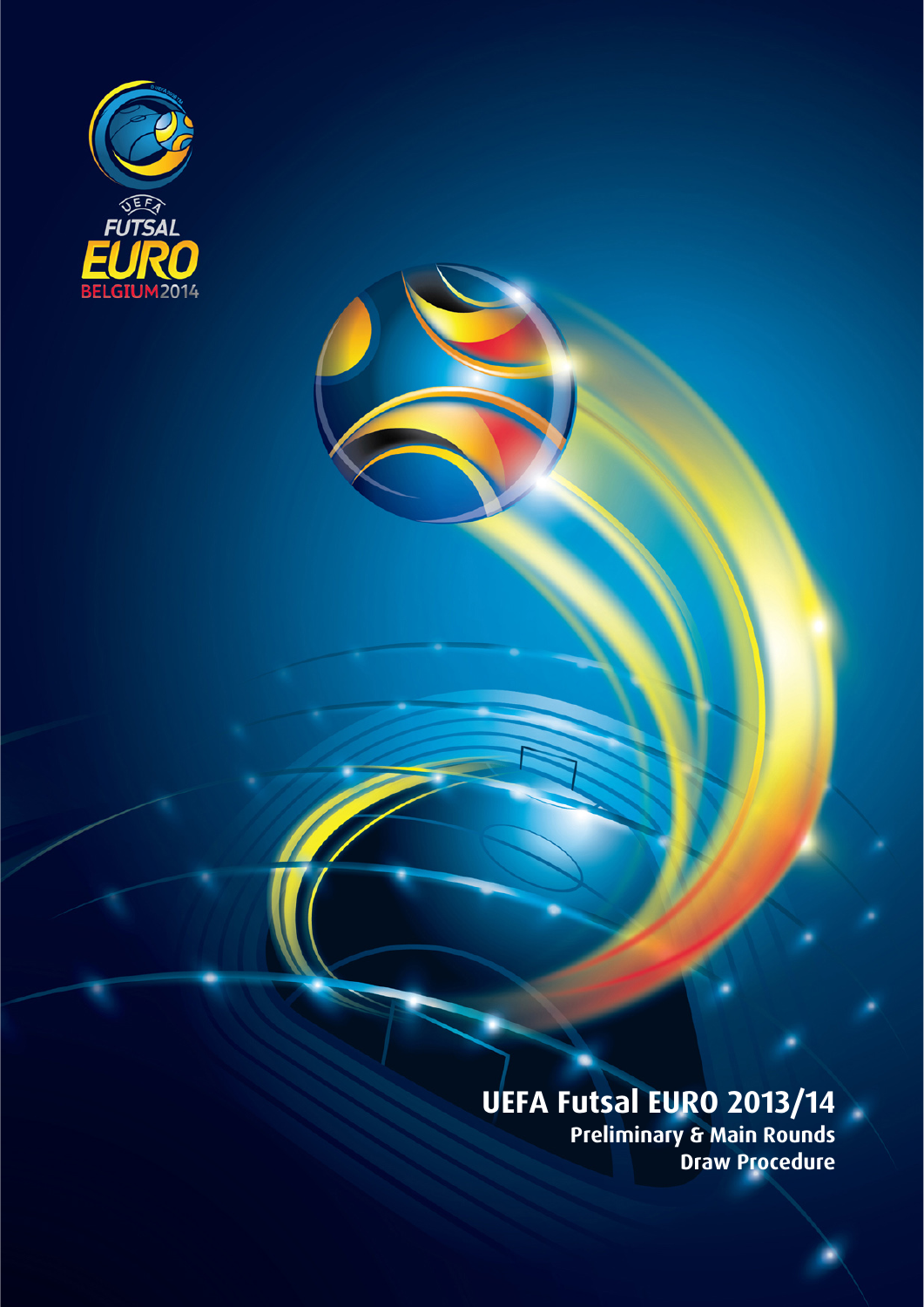

## **UEFA Futsal EURO 2013/14**

## **Preliminary & Main Round**

## **Draw Procedure**

| Date:         | Tuesday, 4 December 2012                                            |                                                                                   |
|---------------|---------------------------------------------------------------------|-----------------------------------------------------------------------------------|
| Time:         | 14.00 hours CET                                                     |                                                                                   |
| Location:     | <b>UEFA Headquarters, Nyon</b>                                      |                                                                                   |
| Match dates:  | Main Round:                                                         | Preliminary Round: 22 - 27 January 2013<br>26 - 31 March 2013 (MDs 27, 28 and 30) |
| Participants: | 44 teams (Belgium as Final Tournament host qualifies automatically) |                                                                                   |

## **PRELIMINARY ROUND**

The preliminary round consists of 22 teams and as the teams enter the competition according to their coefficient ranking, the teams ranked 23 to 44 enter the competition in this round and are drawn into four groups of four teams and two groups of three teams and their position in the group is determined by their coefficient ranking. Teams are allocated in ascending order from group A to Group F. The winner of each group in the preliminary round qualifies for the main round.

As not enough associations declared their interest to host and two groups will be drawn without a host, they will have to decide who will host among themselves and inform the UEFA administration of their decision by Tuesday, 11 December. If the concerned associations cannot agree and a decision is not made then the UEFA administration will conduct a draw on the 13 December to designate the host.

Group E and group F will be the groups without any appointed hosts.

Please also note that all matches in the preliminary round must be played within the period 22 – 27 January 2013 as mentioned. Please remind that mini-tournaments schedule with three teams differs from the mini-tournaments with four teams.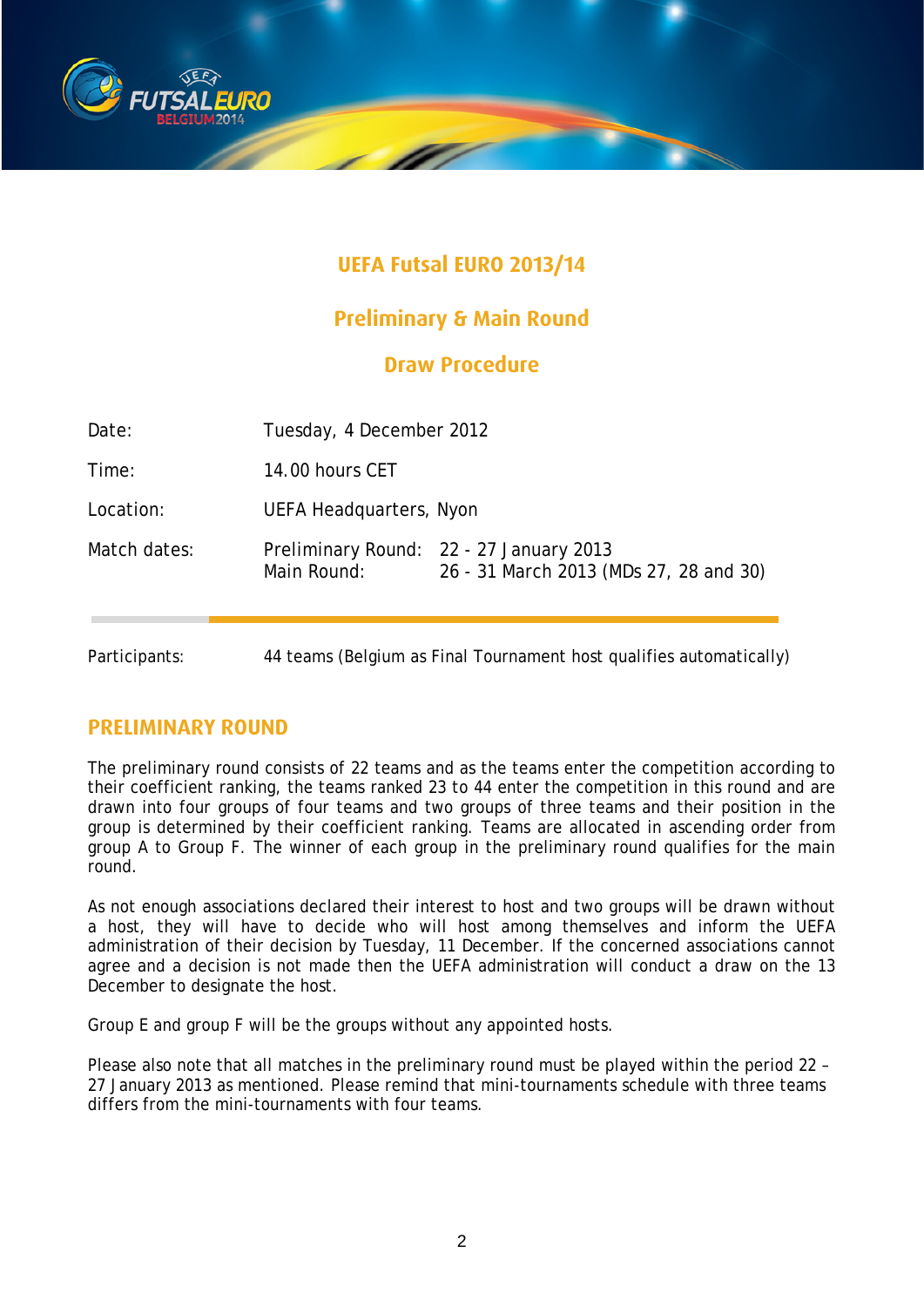

#### **6 Pots**

- 1. Groups A to F
- 2. Hosts (4 teams)
- 3. Teams ranked 41 to 44, (4 teams)
- 4. Teams ranked 35 to 40, less host (5 teams)
- 5. Teams ranked 29 to 34, (5 teams)
- 6. Teams ranked 23 to 28, less hosts (4 teams)

#### **Pot 1 – Groups A to F**

- Group A
- Group B
- Group C
- Group D
- Group E
- Group F

#### **Pot 2 – Hosts**

- Lithuania Position 1
- France Position 1<br>• Bulgaria Position 2
- Bulgaria<br>• Malta
- Malta Position 3

#### **Pot 3 - Teams ranked 41 to 44, position 4**

- Denmark
- Gibraltar
- Sweden
- Wales

#### **Pot 4 - Teams ranked 35 to 40, less host, position 3**

- England
- Armenia
- Switzerland
- Estonia
- San Marino

#### **Pot 5 - Teams ranked 29 to 34, less host, position 2**

- Georgia
- Andorra
- Montenegro
- Cyprus
- Norway

#### **Pot 6 - Teams ranked 23 to 28, less hosts, position 1**

- Israel
- Albania
- Moldova
- Greece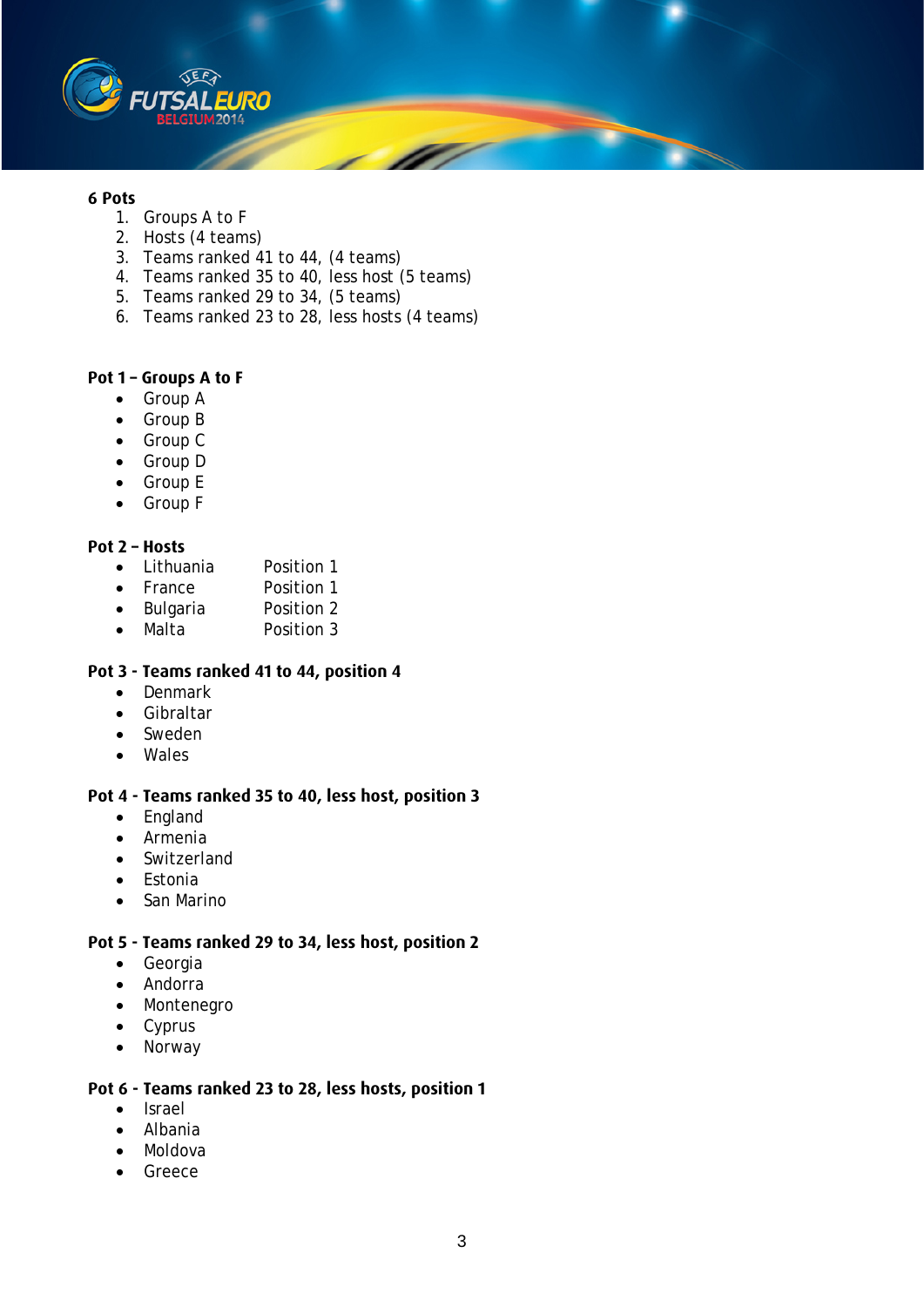

### **MAIN ROUND**

The six preliminary round group winners join the top 22 teams in the rankings to compete in the main round. The 28 teams are split into seven groups of four teams and are drawn according to their coefficient ranking. The seven group winners qualify for the Final Tournament and the seven group runners-up and best third place team qualify for play-off matches. The groups are drawn according to their coefficient ranking and are allocated into Group 1 to 7 in ascending order.

The matches in the main round must be played in the period 26 – 31 March 2013 as mentioned above and must be played on the following fixed dates:

Matchday 1 – 27 March 2013 Matchday 2 – 28 March 2013 Matchday 3 – 30 March 2013

Please also note, that for reasons of sporting fairness, both matches on the last matchday must kick-off at the same time.

#### IMPORTANT NOTE

Following a decision taken by the UEFA Emergency Panel on 20 November 2012, it was decided that Gibraltar and Spain should not be drawn into the same group. If the preliminary round group with Gibraltar is drawn into the group hosted by Spain, it will be moved to the next available slot thus avoiding this potential clash. If Spain is drawn into group 7 and the group with Gibraltar is amongst the last two teams to be drawn, there will be no draw and winner of this group will be allocated into group 6.

#### **5 Pots**

- 7. Hosts (7 teams)
- 8. Winners from the preliminary round and team ranked 22, less host (6 teams)
- 9. Teams ranked 15 to 21, less hosts (5 teams)
- 10. Teams ranked 8 to 14, less hosts (5 teams)
- 11. Teams ranked 1 to 7, less hosts (5 teams)

#### **Pot 7 – Hosts**

- Spain Position 1
- Italy Position 1
- Serbia Position 2
- Slovakia Position 2
- Netherlands Position 3
- Turkey Position 3
- Latvia Position 4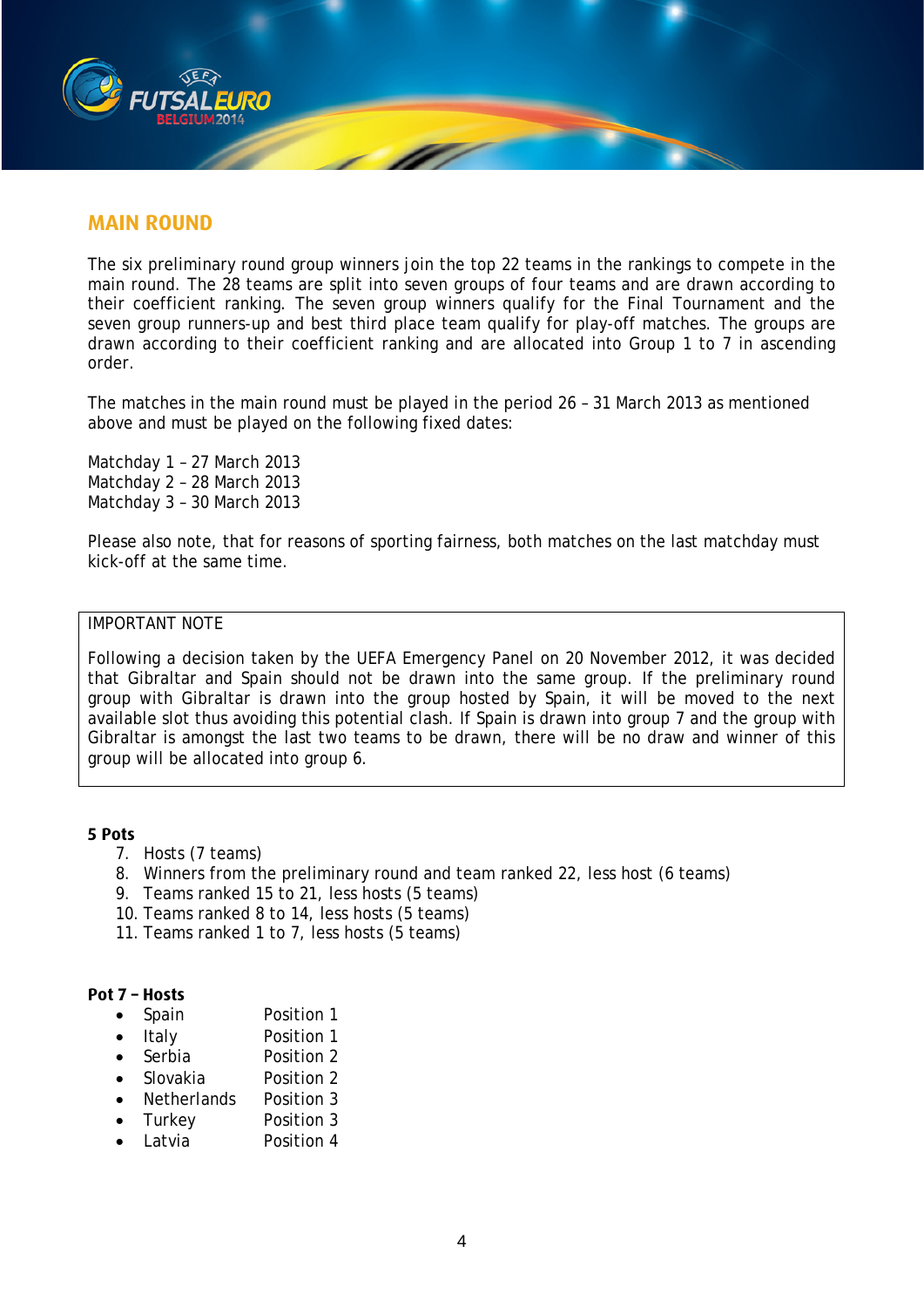

#### **Pot 8 – Winners from the preliminary round and team ranked 22, less host, position 4**

- Winner Prel. Round Group A
- Winner Prel. Round Group B
- Winner Prel. Round Group C
- Winner Prel. Round Group D
- Winner Prel. Round Group E
- Winner Prel. Round Group F

#### **Pot 9 - Teams ranked 15 to 21, less hosts, position 3**

- Bosnia-Herzegovina
- Kazakhstan
- Poland
- FYROM
- Finland

#### **Pot 10 - Teams ranked 8 to 14, less hosts, position 2**

- Croatia
- Romania
- Slovenia
- Hungary
- Belarus

#### **Pot 11 - Teams ranked 1 to 7, less hosts, position 1**

- Russia
- Portugal
- Ukraine
- Czech Republic
- Azerbaijan